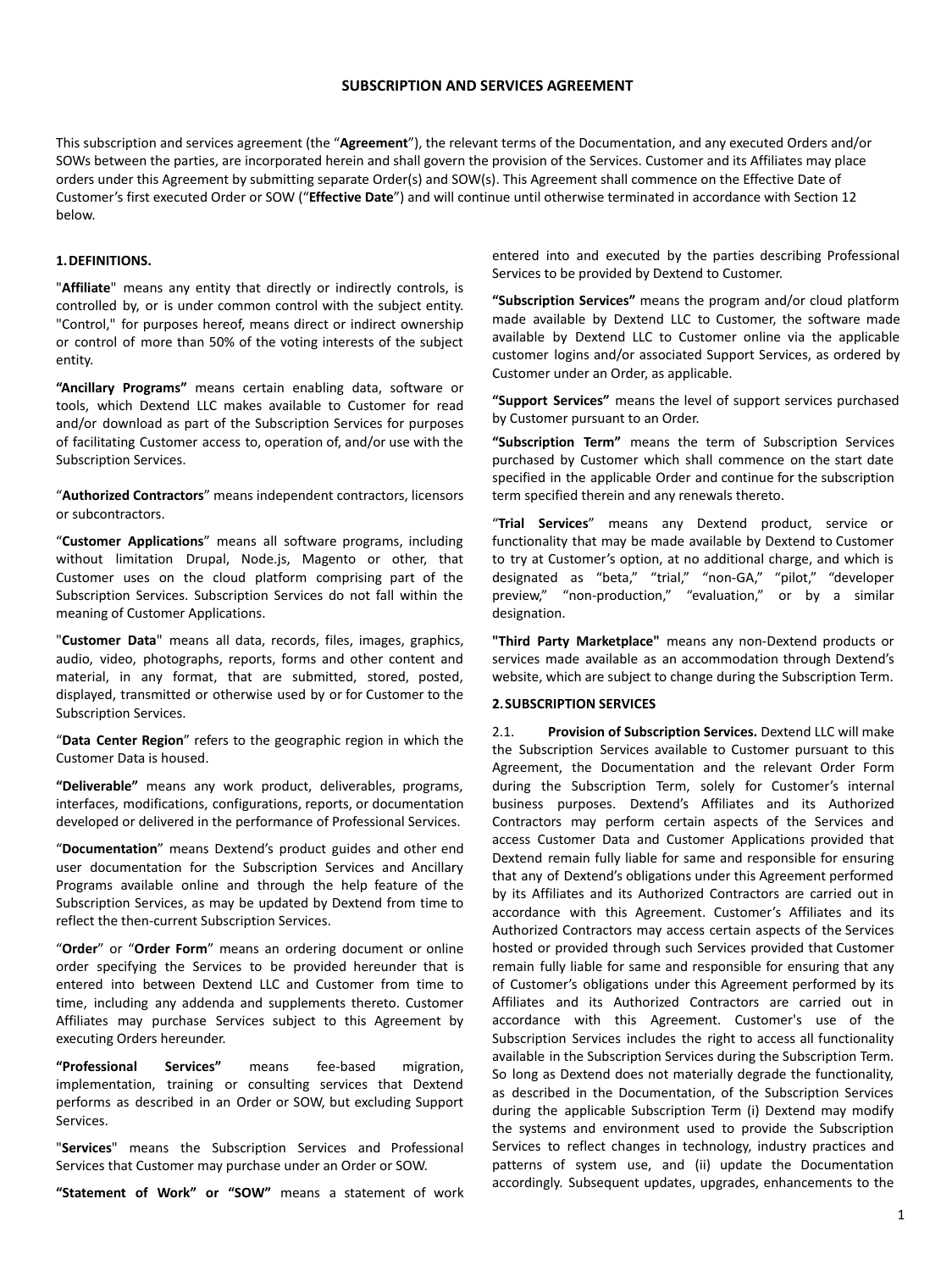Subscription Services made generally available to all subscribing customers will be made available to Customer at no additional charge, but the purchase of Subscription Services is not contingent on the delivery of any future functionality or features. New features, functionality or enhancements to the Subscription Services may be marketed separately by Dextend and may require the payment of additional fees. Dextend will determine, in its sole discretion, whether access to such new features, functionality or enhancements will require an additional fee.

**2.2 Trial Services.** If Customer registers or accepts an invitation for Trial Services, including through Dextend's website, or executes an Order for the same, Dextend will make such Trial Services available to Customer on a trial basis, free of charge, until the earlier of (a) the end of the free trial period for which Customer registered to use the applicable Trial Services, or (b) the end date specified in the applicable Order. Trial Services are provided for evaluation purposes and not for production use. Customer shall have sole responsibility and Dextend assumes no liability for any Customer Data that Customer may choose to upload on the Trial Services. Trial Services may contain bugs or errors, and may be subject to additional terms. TRIAL SERVICES ARE NOT CONSIDERED "SERVICES" HEREUNDER AND ARE PROVIDED "AS IS" WITH NO EXPRESS OR IMPLIED WARRANTY AND Dextend SHALL HAVE NO INDEMNIFICATION OBLIGATIONS NOR LIABILITY OF ANY

TYPE WITH RESPECT TO THE TRIAL SERVICES. Dextend LLC may, in its sole discretion, discontinue Trial Services at any time.

**2.3. Third Party Marketplace.** As part of the Subscription Services, Dextend may provide access to the Third Party Marketplace solely as an accommodation to Customer. Customer may choose to use any, all or none of the offerings on such Third Party Marketplaces at its sole discretion. Customer's use of any offering on the Third Party Marketplace is subject to the applicable provider's terms and conditions and any such terms and conditions associated with such use are solely between Customer and such third party provider. Dextend does not provide any Support Services for Third Party Marketplace products and services.

**2.4 Ancillary Programs.** As part of the Subscription Services, Dextend may provide Customer with access to download certain Ancillary Programs for use with the Subscription Services. Dextend grants Customer during the Subscription Term a non-exclusive, non-transferable non-assignable, limited licensed to use such Ancillary Programs in object code (machine readable) format only on each site hosted by Dextend under an Order for Subscription Service to facilitate Customer access to, operation of, and/or use of the Subscription Services subject to the terms of this Agreement. Ancillary Programs shall only be used to upload, download and synchronize files between Customer's computer or other Customer owned or controlled devices and the Subscription Services.

## **3.SECURITY AND DATA PRIVACY**

3.1. **Security and Internal Controls.** In accordance with Dextend's Security Annex incorporated herein by reference, Dextend shall (i) maintain a security framework of policies, procedures, and controls that includes administrative, physical, and technical safeguards for protection of the security and integrity of the Subscription Services, and of the Customer Data contained within the Subscription Services, using the capabilities of currently available technologies and in accordance with prevailing industry practices and standards, (ii) access and use the Customer Data solely to perform its obligations in accordance with the terms of this Agreement, and (iii) perform periodic testing by independent third party audit organizations, which include with Service Organization Controls 1 (SOC 1), SOC 2 audits and ISO 27001 certification or surveillance audits performed annually. In no event during the Subscription Term shall Dextend materially diminish the protections provided by the controls set forth in Dextend's then-current Security Annex.

3.2. **Data Privacy.** In performing the Subscription Services, Dextend will comply with the Dextend Privacy Polic[y](https://www.acquia.com/about-us/legal/privacy-policy) incorporated herein by reference. The Dextend Privacy Policy is subject to change at Dextend's discretion; however, Dextend policy changes will not result in a material reduction in the level of protection provided for Customer Data during the Subscription Term. Except with respect to Trial Services, the terms of the Dextend GDPR Data Processing Addendum ("DPA") are hereby incorporated by reference and shall apply to the extent Customer Data includes Personal Data, as defined in the DPA. To the extent Customer's use of the Subscription Services includes the processing of Customer Data by Dextend that are subject to the General Data Protection Regulation (EU) 2016/679 ("GDPR"), such data processing by Dextend as data processor complies with the requirements of the aforementioned regulation. For the purposes of the Standard Contractual Clauses, Customer and its applicable Affiliates are each the data exporter, and Customer's acceptance of this Agreement, and an applicable Affiliate's execution of an Order Form, shall be treated as its execution of the Standard Contractual Clauses and Appendices. Dextend shall process personal data and personal information on behalf of and in accordance with Customer's instructions consistent with this Agreement and as necessary to provide the Subscription Services and will reasonably cooperate with Customer in its efforts to respond to requests by data subjects to exercise their rights.

3.3. **Data Center Region.** Customer may select the Data Center Region from those available for the applicable Subscription Services. Dextend will not move the selected Data Center Region and the Customer Data contained within such Data Center Region, without Customer's written consent or unless required to comply with the law or requests of a governmental or regulatory body (including subpoenas or court orders). Customer consents to Dextend's storage of Customer Data in, and transfer of Customer Data into, the Data Center Region Customer selects.

3.4. **Compliance with Law.** Dextend will comply with all laws applicable to the provision of the Subscription Services, including applicable security breach notification laws, but not including any laws applicable to the Customer's industry that is not generally applicable to information technology services providers.

## **4.CUSTOMER OBLIGATIONS**

4.1. **Responsibilities**. Customer shall (i) access and use the Services in accordance with this Agreement, applicable laws and government regulations and Dextend's Acceptable Use Policy incorporated herein by reference, (ii) use commercially reasonable efforts to prevent unauthorized access to or use of the Services, and notify Dextend promptly of any such unauthorized access or use, and (iii) take commercially reasonable steps necessary to ensure the security and compliance of the Customer Applications.

4.2. **Customer Data.** Customer has and shall maintain all rights as are required to allow Dextend to provide the Subscription Services to Customer as set forth in this Agreement, including without limitation to send the Customer Data to Dextend pursuant to this Agreement and to allow Dextend to access, use, and store Customer Data to provide the Subscription Services pursuant to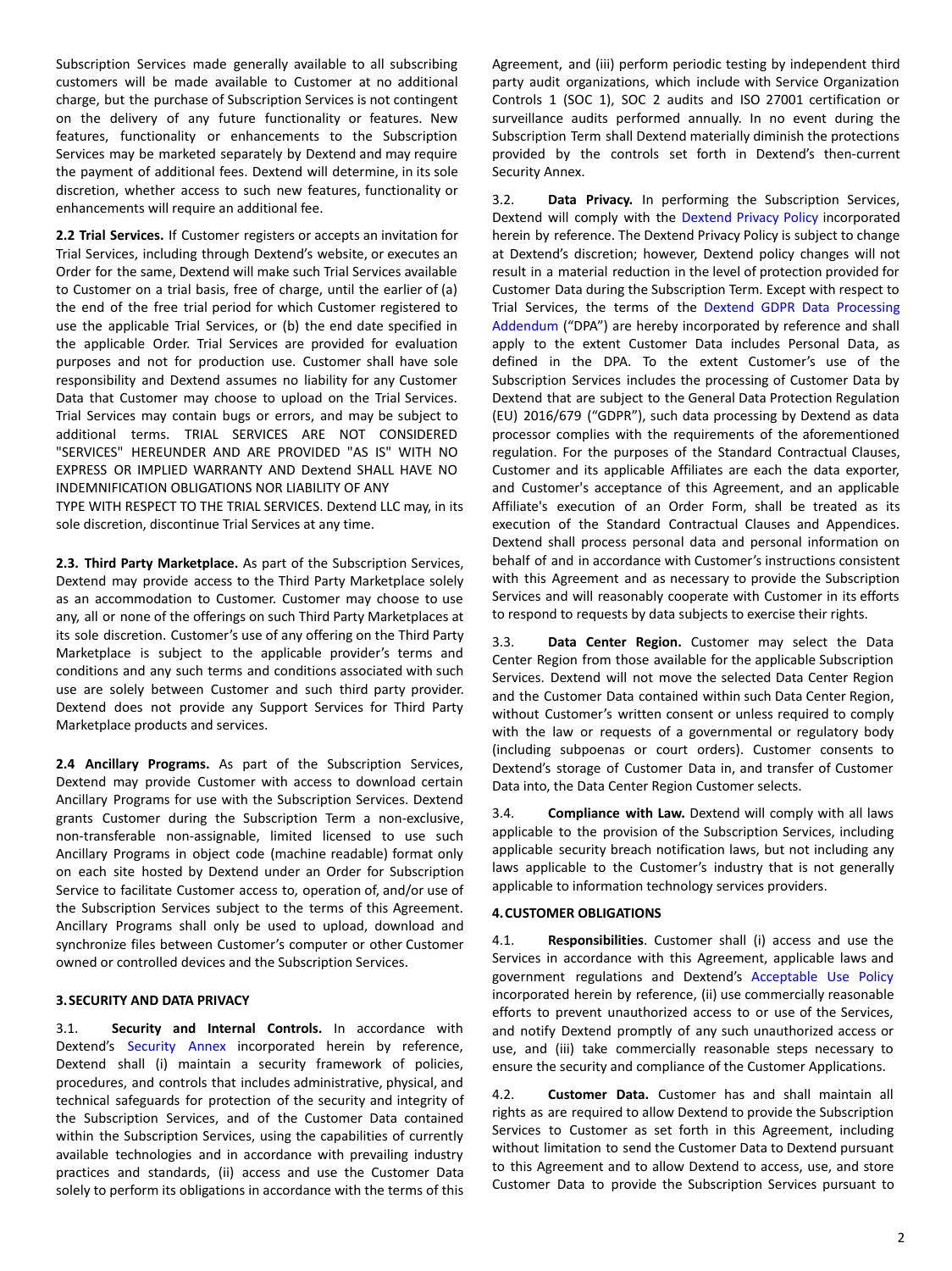this Agreement. Customer is responsible for its legal and regulatory compliance in its use of any Subscription Services and shall make Dextend aware of any Customer Data processed, stored or transmitted through the Subscription Services for which regulations other than those set forth in the Security Annex apply. If, in the course of providing Subscription Services, Dextend agrees in writing to process such Customer Data and Customer has subscribed to any applicable Subscription Services, Dextend shall process it only as permitted under this Agreement and in compliance with data protection legislation to which Dextend is subject as a service provider.

**4.3 Restrictions.** Customer shall not (i) license, sublicense, sell, resell, rent, lease, transfer, distribute or otherwise similarly exploit the Subscription Services or Ancillary Programs), (ii) use or permit others to use any security testing tools in order to probe, scan or attempt to penetrate or ascertain the security of the Subscription Services, (iii) copy, create a derivative work of reverse engineer, reverse assemble, disassemble, or decompile the Subscription Services, Ancillary Programs, or any part thereof or otherwise attempt to discover any source code or modify the Subscription Services or the Ancillary Programs), (iv) create a competitive offering based on the Subscription Services, and (v) disclose any benchmark or performance tests of the Subscription Services.

## **5.PROFESSIONAL SERVICES**

5.1. **Standard Professional Services.** A description of Dextend's standard Professional Services offerings, including training, and workshops, may be found in the Documentation. Standard Professional Services may be identified in an Order without the need for issuance of an SOW.

5.2. **Other Professional Services**. For any non-standard Professional Services, Dextend will provide Customer with Professional Services as set forth in the applicable SOW. Each SOW will include, at a minimum (i) a description of the Professional Services and any Deliverable to be delivered to Customer;

(ii) the scope of Professional Services; (iii) the schedule for the provision of such Professional Services; and (iv) the applicable fees and payment terms for such Professional Services, if not specified elsewhere.

5.3. **Change Orders**. Changes to an SOW or Order Form will require, and shall become effective only when, fully documented in a written change order (each a "**Change Order**") signed by duly authorized representatives of the parties prior to implementation of the changes. Such changes may include, for example, changes to the scope of work and any corresponding changes to the estimated fees and schedule. Change Orders shall be deemed part of, and subject to, this Agreement.

5.4. **Designated Contact and Cooperation**. Each party will designate in each SOW an individual who will be the primary point of contact between the parties for all matters relating to the Professional Services to be performed thereunder. Customer will cooperate with Dextend, will provide Dextend with accurate and complete information, will provide Dextend with such assistance and access as Dextend may reasonably request, and will fulfill its responsibilities as set forth in this Agreement and the applicable SOW. If applicable, while on Customer premises for Professional Services, Dextend personnel shall comply with reasonable Customer rules and regulations regarding safety, conduct, and security made known to Dextend.

## **6.FEES AND PAYMENT**

6.1. **Fees.** Customer shall pay all fees specified in each Order and SOW and any applicable additional fees if Customer exceeds the allotted capacity or other applicable limits specified in the Order. Except as otherwise specified herein or in an Order or SOW (i) fees are payable in United States dollars, (ii) fees are based on Services purchased, regardless of usage, (iii) payment obligations are non-cancelable and fees paid are non-refundable,

(iv) all Services shall be deemed accepted upon delivery, and (v) the Subscription Services purchased cannot be decreased during the relevant Subscription Term. Customer shall reimburse Dextend for out-of-pocket expenses incurred by Dextend in connection with its performance of Services. Dextend will provide Customer with reasonably detailed invoices for such expenses. All amounts payable under this Agreement will be made without setoff or counterclaim, and without any deduction or withholding.

6.2. **Invoicing and Payment.** Unless otherwise specified in an Order, fees for Subscription Services specified in an Order will be invoiced annually in advance, fees for overages will be calculated and invoiced monthly in arrears, and, unless otherwise set forth in an SOW, all fees and expenses for standard Professional Services as described in Section 5.1 shall be invoiced upon completion, and all fees and expenses for non-standard Professional Services as described in 5.2 will be invoiced monthly in arrears on a time and materials basis. Except as otherwise stated in the applicable Order or SOW, Customer agrees to pay all invoiced amounts within thirty (30) days of invoice date. If Customer fails to pay any amounts due under this Agreement by the due date, in addition to any other rights or remedies it may have under this Agreement or by matter of law (i) Dextend reserves the right to suspend the Subscription Services upon thirty (30) days notice, until such amounts are paid in full, and (ii) Dextend will have the right to charge interest at a rate equal to the lesser of one and one-half percent (1.5%) per month or the maximum rate permitted by applicable law until Customer pays all amounts due, together with all costs and expenses (including without limitation reasonable attorneys' fees and disbursements and court costs) incurred by Dextend in collecting such overdue amounts or otherwise enforcing Dextend's rights hereunder; provided that Dextend will not exercise its right to charge interest if the applicable charges are under reasonable and good faith dispute and Customer is cooperating diligently to resolve the issue.

6.3. **Taxes.** Fees for Services exclude all sales, value added and other taxes and duties imposed with respect to the sale, delivery, or use of any product or Services covered hereby. Unless Customer provides a valid, signed certificate or letter of exemption for each respective jurisdiction of its tax- exempt status, Customer is responsible for payment of all taxes, levies, duties, assessments, including but not limited to value-added, sales, use or withholding taxes, assessed or collected by any governmental body (collectively, "**Taxes**") arising from Dextend's provision of the Services hereunder, except any taxes assessed on Dextend's net income. If Dextend is required to directly pay or collect Taxes related to Customer's use or receipt of the Services hereunder, Customer agrees to promptly reimburse Dextend for any amounts paid by Dextend.

## **7.PROPRIETARY RIGHTS**

7.1. **Subscription Services.** Except for the rights expressly granted under this Agreement, Dextend and its licensors retain all right, title and interest in and to the Subscription Services and Documentation, including all related intellectual property rights therein. Dextend reserves all rights in and to the Subscription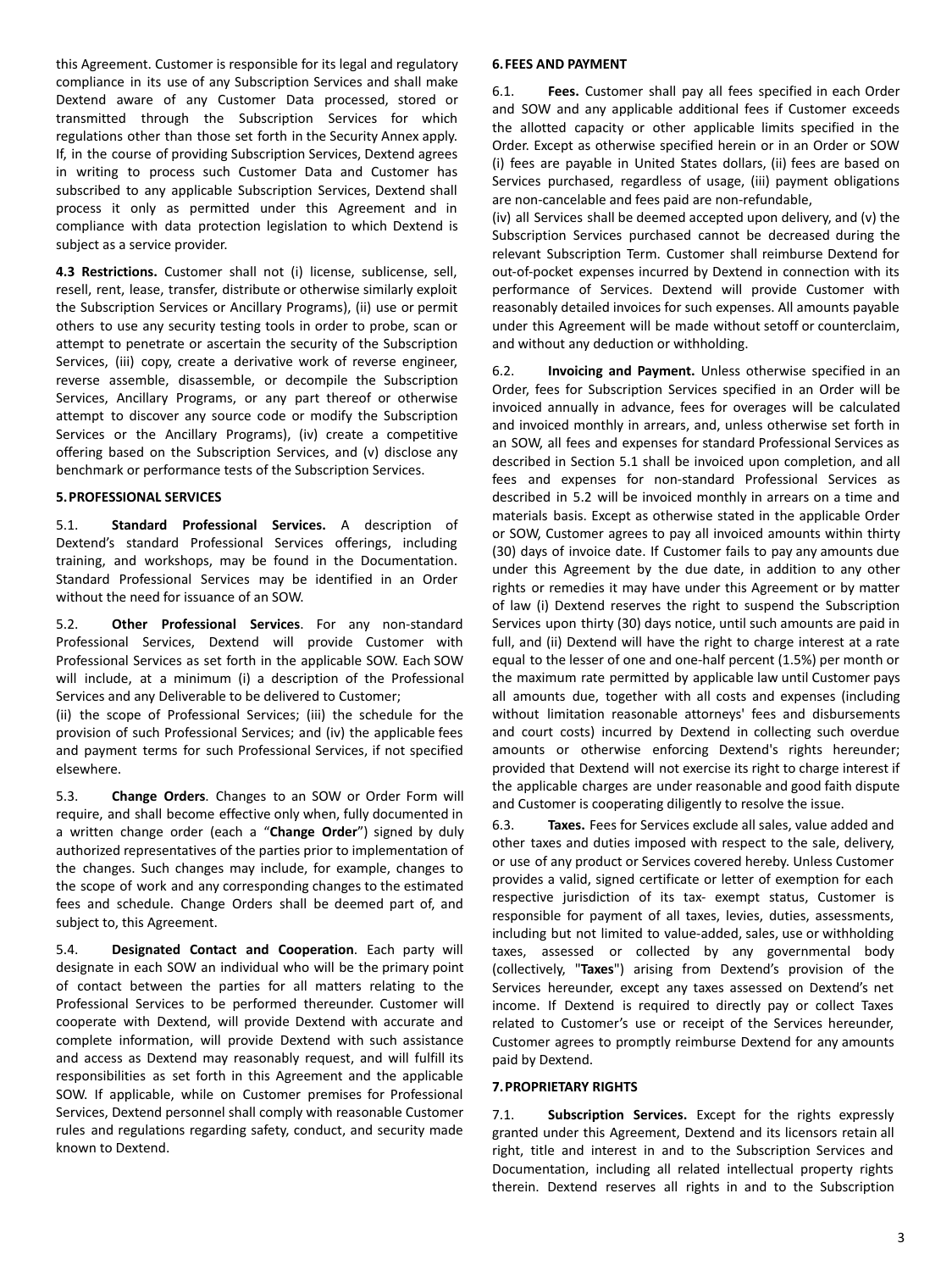Services and Documentation not expressly granted to Customer under this Agreement. Customer will not delete or in any manner alter the copyright, trademark, and other proprietary notices of Dextend.

**7.2 Ancillary Programs, Third Party Software.** The Subscription Services (including Ancillary Programs) may interoperate with certain software products, including open source software, owned by third parties and licensed directly to the Customer by such third party ("**Third Party Software**"). Such Third Party Software is provided to the Customer without liability or obligation by Dextend and is governed by a license agreement directly between the Customer and the respective owner of the Third Party Software. Such license agreement may be found in the relevant section of the user interface subdirectory available through the Documentation.

7.3. **Customer Data and Customer Applications.** As between Customer and Dextend, Customer is and will remain the sole and exclusive owner of all right, title and interest to all Customer Data and Customer Applications, including any intellectual property rights therein. Customer hereby grants Dextend, its Affiliates and applicable Authorized Contractors all necessary rights to host, use, process, store, display and transmit Customer Data and Customer Applications solely as necessary for Dextend to provide the Services in accordance with this Agreement. By using Ancillary Programs Customer grants Dextend permission to access Customer's computer or other devices to the extent necessary in enabling Ancillary Programs. Customer represents that it has, and warrants that it shall maintain, all rights as required to allow Dextend to compile, use, store, and retain aggregated Customer Data, including without limitation in combination with other Dextend customers' data, for internal or marketing uses (provided that no such marketing use shall include any information that can identify Customer or its customers). Subject to the limited licenses granted herein, Dextend acquires no right, title or interest from Customer or Customer licensors hereunder in or to Customer Data and Customer Applications, including any intellectual property rights therein. Customer reserves all rights in and to the Customer Data that are not expressly granted to Dextend pursuant to this Agreement.

7.4. **Deliverables.** Excluding any property that constitutes Outside Property, any Deliverables shall be the sole property of Customer upon Customer's payment in full of all associated Professional Services fees. Dextend shall execute and, at Customer's written request, require its personnel to execute any document that may be necessary or desirable to establish or perfect Customer's rights to the ownership of such Deliverables. For purposes of this Agreement, "**Outside Property**" means any and all technology and information, methodologies, data, designs, ideas, concepts, know-how, techniques, user- interfaces, templates, documentation, software, hardware, modules, development tools and other tangible or intangible technical material or information that Dextend possesses or owns prior to the commencement of Professional Services or which it develops independent of any activities governed by this Agreement, and any derivatives, modifications or enhancements made to any such property. Outside Property shall also include any enhancements, modifications or derivatives made by Dextend to the Outside Property while performing Professional Services hereunder, and any software, modules, routines or algorithms which are developed by Dextend during the term in providing the Professional Services to Customer, provided such software,

modules, routines or algorithms have general application to work performed by Dextend for its other customers and do not include any content that is specific to Customer or which, directly or indirectly, incorporate or disclose Customer's Confidential Information.

7.5. **Outside Property License**. To the extent that Dextend incorporates any Outside Property into any Deliverables, then Dextend hereby grants Customer a limited, royalty-free, non-exclusive, non-transferable (subject to Section 14.11), without right to sublicense, license to use such Outside Property delivered to Customer solely as necessary for and in conjunction with Customer's use of the Deliverables.

## **8.CONFIDENTIALITY**

8.1. **Definition of Confidential Information.** "**Confidential Information**" means all confidential or proprietary information of a party ("**Disclosing Party**") disclosed to the other party ("**Receiving Party**"), whether orally or in writing, that is designated as confidential or reasonably should be understood to be confidential given the nature of information and the circumstances of disclosure. Without limiting the coverage of these confidentiality obligations, the parties acknowledge and agree that Confidential Information of each party shall include the terms and conditions of this Agreement (including pricing and other terms set forth in all Order Forms and/or SOWs hereunder), related benchmark or similar test results, other technology and technical information, security information, security audit reports, and business and marketing plans, except that Dextend may reference and use Customer's name, logos and the nature of the Services provided hereunder in Dextend's business development and marketing efforts.

8.2. **Exceptions.** Confidential Information shall not include information that (i) is or becomes publicly available without a breach of any obligation owed to the Disclosing Party, (ii) is already known to the Receiving Party at the time of its disclosure by the Disclosing Party, without a breach of any obligation owed to the Disclosing Party, (iii) following its disclosure to the Receiving Party, is received by the Receiving Party from a third party without breach of any obligation owed to Disclosing Party, or (iv) is independently developed by Receiving Party without reference to or use of the Disclosing Party's Confidential Information.

8.3. **Protection of Confidential Information.** The Receiving Party shall use the same degree of care used to protect the confidentiality of its own Confidential Information of like kind (but in no event less than reasonable care), and, except with Disclosing Party's written consent, shall (i) not use any Confidential Information of Disclosing Party for any purpose outside the scope of this Agreement and (ii) limit access to Confidential Information of Disclosing Party to those of its and its Authorized Contractors, Affiliates' employees, contractors and agents who need such access for purposes consistent with this Agreement and who have a duty or obligation of confidentiality no less stringent than that set forth herein.

8.4. **Compelled Disclosure.** The Receiving Party may disclose Confidential Information of the Disclosing Party to the extent required by applicable law, regulation or legal process, provided that the Receiving Party (i) provides prompt written notice to the extent legally permitted, (ii) provides reasonable assistance, at Disclosing Party's cost, in the event the Disclosing Party wishes to oppose the disclosure, and (iii) limits disclosure to that required by law, regulation or legal process.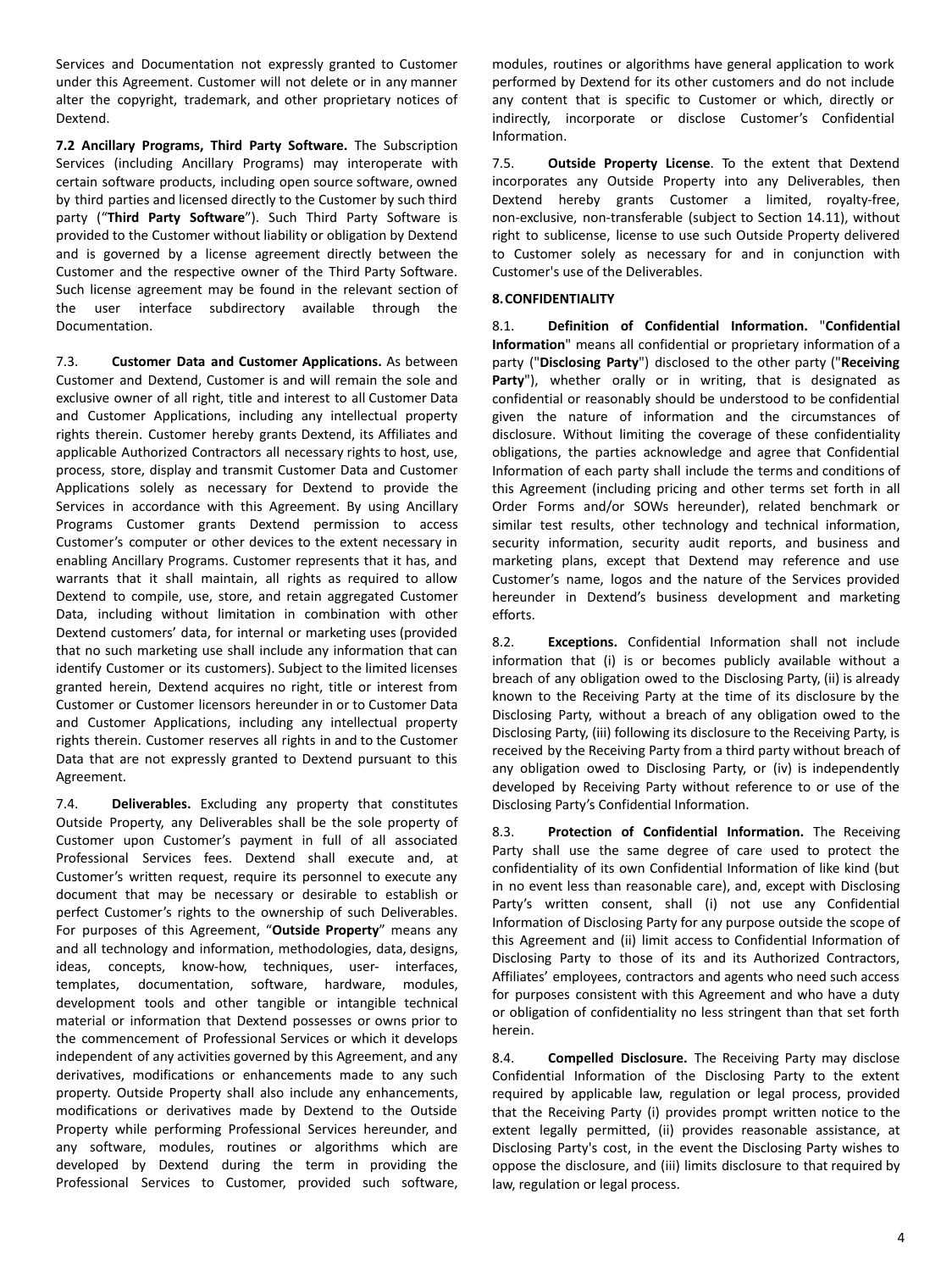## **9.REPRESENTATIONS, WARRANTIES AND DISCLAIMERS**

9.1. **Dextend Representations & Warranties.** Dextend represents and warrants that (i) Dextend has the legal authority to enter into this Agreement, (ii) the Subscription Services will materially conform with the relevant Documentation, (iii) the functionality and security of the Subscription Services will not be materially decreased during a Subscription Term, and (iv) Professional Services will be performed in a competent and workmanlike manner consistent with generally accepted industry standards.

9.2. **Remedies.** For any failure of any Subscription Services or Professional Services, as applicable, to conform to their respective warranties, Dextend's liability and Customer's sole and exclusive remedy shall be for Dextend, in the case of a breach of the warranty set forth in Section 9.1 (ii), (iii), and/or (iv), to use commercially reasonable efforts to correct such failure; or, in the case of a breach of the warranty set forth in Section 9.1 (iv) to re-perform the affected Professional Services. If the foregoing remedies are not commercially practicable, Dextend may, in its sole discretion, terminate the applicable Order or SOW upon providing Customer with written notice thereof, and, as Customer's sole and exclusive remedy, refund to Customer

(a) in the case of breach of the warranty set forth in Section 9.1(ii) or (iii), any Subscription Services fees paid by Customer with respect to the unexpired portion of the current Subscription Term for the non-conforming Subscription Services; or (b) in the case of breach of the warranty set forth in Section 9.1(iv), any fees paid by Customer for the portion of Professional Services giving rise to the breach.

9.3. **Customer Representations & Warranties.** Customer represents and warrants that (i) it has the legal authority to enter into this Agreement, and

(ii) it will use the Services in accordance with the terms and conditions set forth in this Agreement and in compliance with all applicable laws, rules and regulations.

9.4. **Disclaimer.** EXCEPT AS EXPRESSLY PROVIDED HEREIN, Dextend MAKES NO WARRANTIES OF ANY KIND, WHETHER EXPRESS, IMPLIED, ORAL OR WRITTEN, STATUTORY OR OTHERWISE, AND Dextend HEREBY DISCLAIMS ALL IMPLIED WARRANTIES AND CONDITIONS, INCLUDING, TO THE MAXIMUM EXTENT PERMITTED BY APPLICABLE LAW, ANY WARRANTIES OF MERCHANTABILITY OR FITNESS FOR ANY PARTICULAR PURPOSE, OR ANY WARRANTY WITH RESPECT TO THE QUALITY, PERFORMANCE, ACCURACY OR FUNCTIONALITY OF THE SERVICES OR THAT THE SERVICES ARE OR WILL BE ERROR FREE OR WILL ACCOMPLISH ANY PARTICULAR RESULT.

#### **10.MUTUAL INDEMNIFICATION**

10.1. **Indemnification by Dextend.** Dextend shall indemnify, defend and hold Customer harmless from and against any judgments, settlements, costs and fees reasonably incurred (including reasonable attorney's fees) resulting from any claim, demand, suit, or proceeding made or brought against Customer by a third party alleging that the use of the Subscription Services hereunder infringes or misappropriates the valid intellectual property rights of a third party (a "**Claim Against Customer**"); provided that Customer

(a)promptly gives Dextend written notice of the Claim Against Customer;

(b) gives Dextend sole control of the defense and settlement of the Claim Against Customer (provided that Dextend may not settle any Claim Against Customer unless the settlement unconditionally releases Customer of all liability); and (c) provides to Dextend all reasonable assistance, at Dextend's expense. In the event of a Claim Against Customer, or if Dextend reasonably believes the Subscription Services may infringe or misappropriate, Dextend may in Dextend's sole discretion and at no cost to Customer (i) modify the Subscription Services so that they no longer infringe or misappropriate, without breaching Dextend's warranties hereunder, (ii) obtain a license for Customer's continued use of Subscription Services in accordance with this Agreement, or (iii) terminate Customer's subscriptions for such Subscription Services and refund to Customer any prepaid fees covering the remainder of the term of such subscriptions after the effective date of termination. Notwithstanding the foregoing, Dextend shall have no obligation to indemnify, defend, or hold Customer harmless from any Claim Against Customer to the extent it arises from (i) Customer Data or Customer Applications, (ii) use by Customer after notice by Dextend to discontinue use of all or a portion of the Subscription Services, (iii) use of Services by Customer in combination with equipment or software not supplied by Dextend where the Service itself would not be infringing, (iv) or Customer's breach of this Agreement.

10.2. **Indemnification by Customer.** Customer shall indemnify, defend and hold Dextend harmless from and against any judgments, settlements, costs and fees reasonably incurred (including reasonable attorney's fees) resulting from any claim, demand, suit or proceeding made or brought against Dextend by a third party alleging that Customer Data or Customer Application violates applicable law or a third party's rights (a "**Claim Against Dextend**"); provided that Dextend (a) promptly gives Customer written notice of the Claim Against Dextend; (b) gives Customer sole control of the defense and settlement of the Claim Against Dextend (provided that Customer may not settle any Claim Against Dextend unless the settlement unconditionally releases Dextend of all liability); and (c) provides to Customer all reasonable assistance, at Customer's expense.

10.3. **Exclusive Remedy.** This Section 10 states the indemnifying party's sole liability to, and the indemnified party's exclusive remedy against, the other party for any type of claim described in this Section.

# **11.LIMITATION OF LIABILITY**

11.1. **Limitation of Liability.** OTHER THAN EACH PARTY'S OBLIGATIONS SET FORTH IN SECTION 10 (MUTUAL INDEMNIFICATION), NEITHER PARTY'S TOTAL AGGREGATE LIABILITY RELATING TO THIS AGREEMENT (WHETHER IN CONTRACT OR TORT OR UNDER ANY OTHER THEORY OF LIABILITY) SHALL EXCEED THE AMOUNT PAID OR PAYABLE BY CUSTOMER FOR THOSE SERVICES GIVING RISE TO SUCH CLAIM UNDER THE APPLICABLE ORDER FORM AND/OR SOW IN THE 12 MONTHS PRECEDING THE APPLICABLE INCIDENT.

11.2. **Exclusion of Consequential and Related Damages.** NEITHER PARTY SHALL HAVE ANY LIABILITY TO THE OTHER PARTY FOR ANY LOST PROFITS OR REVENUES OR FOR ANY INDIRECT, SPECIAL, INCIDENTAL, CONSEQUENTIAL, COVER OR PUNITIVE DAMAGES HOWEVER CAUSED, WHETHER IN CONTRACT, TORT OR UNDER ANY OTHER THEORY OF LIABILITY, AND WHETHER OR NOT THE PARTY HAS BEEN ADVISED OF THE POSSIBILITY OF SUCH DAMAGES. THE FOREGOING DISCLAIMER WILL NOT APPLY TO THE EXTENT PROHIBITED BY LAW.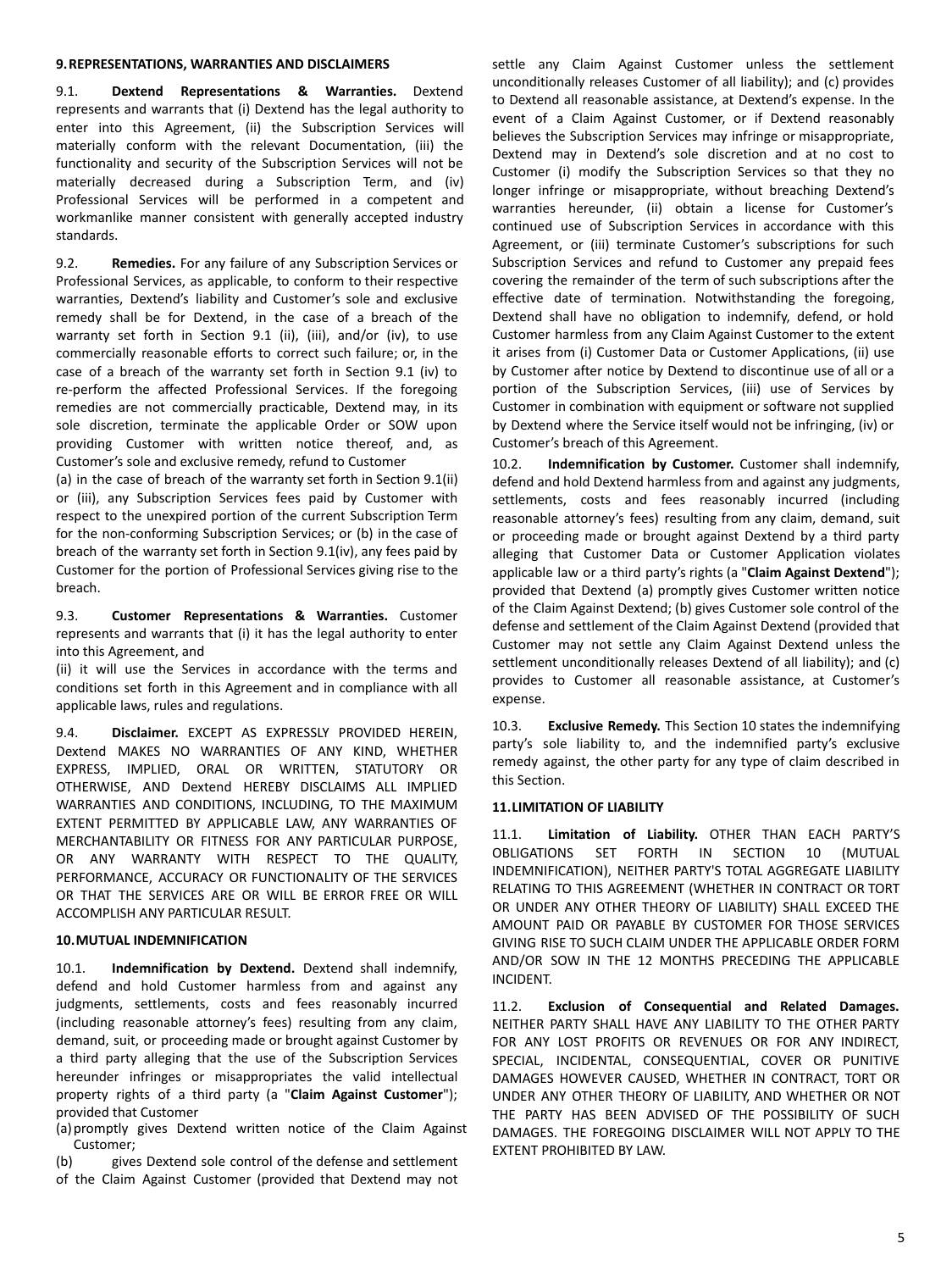## **12.TERM AND TERMINATION**

12.1. **Term of Agreement.** This Agreement commences on the Effective Date and continues until otherwise terminated, by written agreement of the parties, in accordance with Section 12.3 or upon the expiration of the last Subscription Term or renewal thereof.

12.2. **Renewal of Subscription Services.** Except as otherwise specified in the applicable Order, the Subscription Services shall automatically renew for successive one-year periods, unless and until terminated by either party in accordance herewith or unless either party provides written notice of non- renewal to the other party at least sixty (60) days prior to the end of the then-current Subscription Term. Dextend LLC may increase pricing applicable to the renewal of any then-current Subscription Term by providing Customer with notice thereof, including by email, at least seventy-five (75) days prior to the end of such term.

12.3. **Termination.** A party may terminate this Agreement (or, at such party's option, the individual Order Forms or SOWs affected by the applicable breach), for cause (i) upon 30 days written notice to the other party of a material breach if such breach remains uncured at the expiration of such same 30 day period, or (ii) automatically if the other party becomes the subject of a petition in bankruptcy or other proceeding relating to insolvency, receivership, liquidation or assignment for the benefit of creditors. Upon termination of an Order or SOW for cause by Customer and upon Customer's written request, Dextend shall refund, on a pro rata basis, any fees paid thereunder that cover the remainder of the applicable Subscription Term after the effective date of termination. Upon termination of an Order or SOW for cause by Dextend, all amounts owed by Customer thereunder shall become due and payable. In no event shall any termination relieve Customer of the obligation to pay all fees payable to Dextend for the period prior to the effective date of termination. Upon termination of an Order Form or this Agreement for any reason, Customer's right to access and use the Subscription Services (including any Ancillary Programs) terminates. Upon such termination, Customer must (a) immediately destroy all copies of the Ancillary Programs, and (b) immediately and, upon Dextend's request, provide Dextend with written certification of such destruction.

12.4. **Data Portability and Deletion.** Upon request made by Customer within 7 days of termination or expiration of the Subscription Services, Dextend will make Customer Data and Customer Applications available to Customer for export or download as provided in the Documentation. At the end of such a 7 day period, Dextend will delete or otherwise render inaccessible any Customer Data and Customer Applications, unless legally prohibited. Dextend has no obligation to retain the Customer Data for Customer purposes after this 7 day post termination period.

12.5. **Survival.** Section 7 (Proprietary Rights), 8 (Confidentiality), 9.4 (Disclaimer), 10 (Mutual Indemnification), 11 (Limitation of Liability), 12.4 (Refund upon Termination), 13 (Notices, Governing Law and Jurisdiction) and 14 (General Provisions) and any other rights and obligations of the parties hereunder that by their nature are reasonably intended to survive termination or expiration, shall survive any termination or expiration of this Agreement.

#### **13.NOTICES, GOVERNING LAW AND JURISDICTION**

13.1. **Manner of Giving Notice.** Except as otherwise specified in this Agreement, all legal notices of default, breach or termination ("**Legal Notices**") hereunder shall be in writing and shall be deemed to have been given upon (i) personal delivery, (ii)

the fifth business day after being sent by certified mail return receipt requested, or (iii) the first business day after sending by a generally recognized international guaranteed overnight delivery service. Each party shall send all Legal Notices to the other party at the address set forth in the applicable Order Form or SOW, as such party may update such information from time to time, with, in the case of notices sent by Customer, a copy sent to the Dextend Legal Department at the address first set forth above. Billing-related notices to Customer will be addressed to the relevant billing contact designated by Customer on the applicable Order.

13.2. **Governing Law and Jurisdiction.** Customer enters into this Agreement governed by the laws of Georgia (place of registration of Dextend LLC). Each international party consents to the jurisdiction of such court in any such civil action or legal proceeding and waives any objection to the laying of venue of any such civil action or legal proceeding in such court. Notwithstanding the foregoing, the parties acknowledge that any unauthorized disclosure of Confidential Information or any actual or alleged infringement of such party's or third party's intellectual property rights might cause the other party to suffer irreparable harm for which damages would be an inadequate remedy and that, in such event, the aggrieved party may seek, in addition to any other available remedies, injunctive and other equitable relief in any state, federal, or national court of competent jurisdiction, without bond and without the necessity of showing actual monetary damages. The United Nations Convention on Contracts for the International Sale of Goods and the Uniform Computer Information Transactions Act do not apply to the Agreement.

13.3. **Waiver of Jury Trial.** Each party hereby waives any right to jury trial in connection with any action or litigation in any way arising out of or related to this Agreement.

## **14.GENERAL PROVISIONS**

14.1. **Import and Export Compliance.** Each party shall comply with all applicable import, re-import, export and re-export control laws, treaties, agreements, and regulations. Export controls may include, but are not limited to, those of the Export Administration Regulations of the U.S. Department of Commerce (EAR), the Department of State International Traffic in Arms Regulations (ITAR), and country-specific economic sanctions programs implemented by the Office of Foreign Assets Control (OFAC), which may restrict or require licenses for the export of Items from the United States and their re-export from other countries. Each party represents that it is not named on any U.S. government denied-party list. Customer shall not permit users to access or use Services in a U.S.-embargoed country or in violation of any U.S. export law or regulation.

14.2. **Anti-Corruption.** Neither party has received or been offered any illegal or improper bribe, kickback, payment, gift, or thing of value from any of the other party's employees or agents in connection with this Agreement. If a party learns of any violation of the above restriction, such party will use reasonable efforts to promptly notify the other party.

14.3. **Territoriality (jurisdiction) of services.** The Services under the Agreement are provided on the Internet and are being or have been made in and provided from the territory of Georgia in accordance with an IT licence governed by the Ministry of Finance of Georgia, and all Services are.

14.4. **Subscription Service Analysis.** Dextend may (i) compile statistical and other information related to the performance, operation and use of the Subscription Services, and (ii) use, and